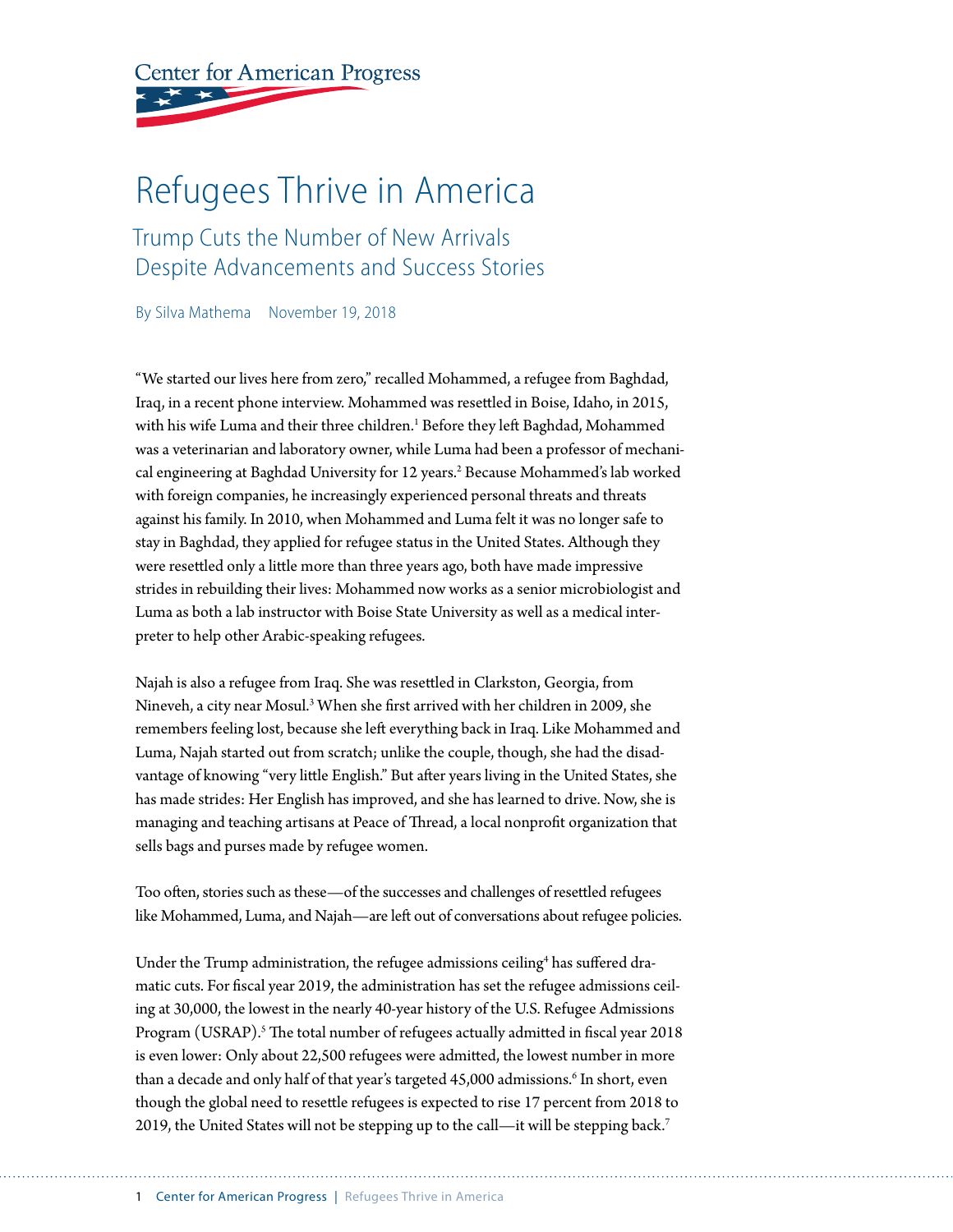By undermining the refugee system, the Trump administration is disregarding two fundamental truths about this nation. First, for years, the United States has been a world leader in welcoming people who have fled violence and persecution and are seeking a safe place to call home. Since the USRAP was established in 1980, most administrations until now—regardless of political party—have paid heed to the global need for resettlement, thoughtfully calibrating the yearly admissions ceiling in consultation with Congress to cement the U.S. commitment.<sup>8</sup> Second, U.S. communities have long benefited from the arrival of refugees each year.9 Refugees have unique stories and typically humble beginnings. Once they are resettled, they learn the new language, adjust to the different culture, and strive to establish a new life. But in the process, they also enrich and bring cultural vibrancy and diversity to their local communities.

This issue brief gives an overview of refugee arrivals and ceilings in the past two decades. It then presents the results from a nationally representative annual refugee survey, which provide a glimpse into the lives of refugees who arrived in the United States from fiscal years 2011 through 2015. The brief highlights the steps that newly resettled refugees are taking to rebuild their lives from scratch. It also shows how they have made notable advancements in just a few years. By lowering the ceiling on refugee admissions, the United States is breaking the tradition of giving hope, safety, and stability to refugees and is likely to miss out on many highly motivated and resilient individuals in the coming years.

### The plummeting number of refugee admissions

The fiscal year 2019 refugee admissions ceiling is devastating for the refugee community in the United States and abroad. Since its first days in office, the Trump administration has taken calculated steps to severely restrict and weaken the U.S. refugee admissions program, the largest resettlement program in the world.<sup>10</sup> Under the guise of strengthening national security, the administration first ordered a temporary 120 day ban on all refugees traveling to the United States, followed by a 90-day ban on refugees coming from 11 countries, including Syria and Somalia.11 The overt refugee admissions ban from all "high-risk" countries was lifted in early 2018, with the condition that refugees go through additional security on top of the multiple—and highly effective<sup>12</sup>—levels of screenings that have long been in place.<sup>13</sup> Policies stifling the resettlement program are contrary to the beliefs of many national security experts who argue that strengthening the refugee system is in the national interest.<sup>14</sup>

Four decades of refugee admissions data from the U.S. Department of State Bureau of Population, Refugees, and Migration illustrate the extent of the reduction in refugee arrivals as well as the inordinately low admissions ceiling set by the Trump administration.15 As Figure 1 shows, the refugee admissions ceiling was set at an average of 76,000 slots from fiscal years 1999 through 2016. In 2019, it was slashed to 30,000, a 64 percent reduction compared with 2016.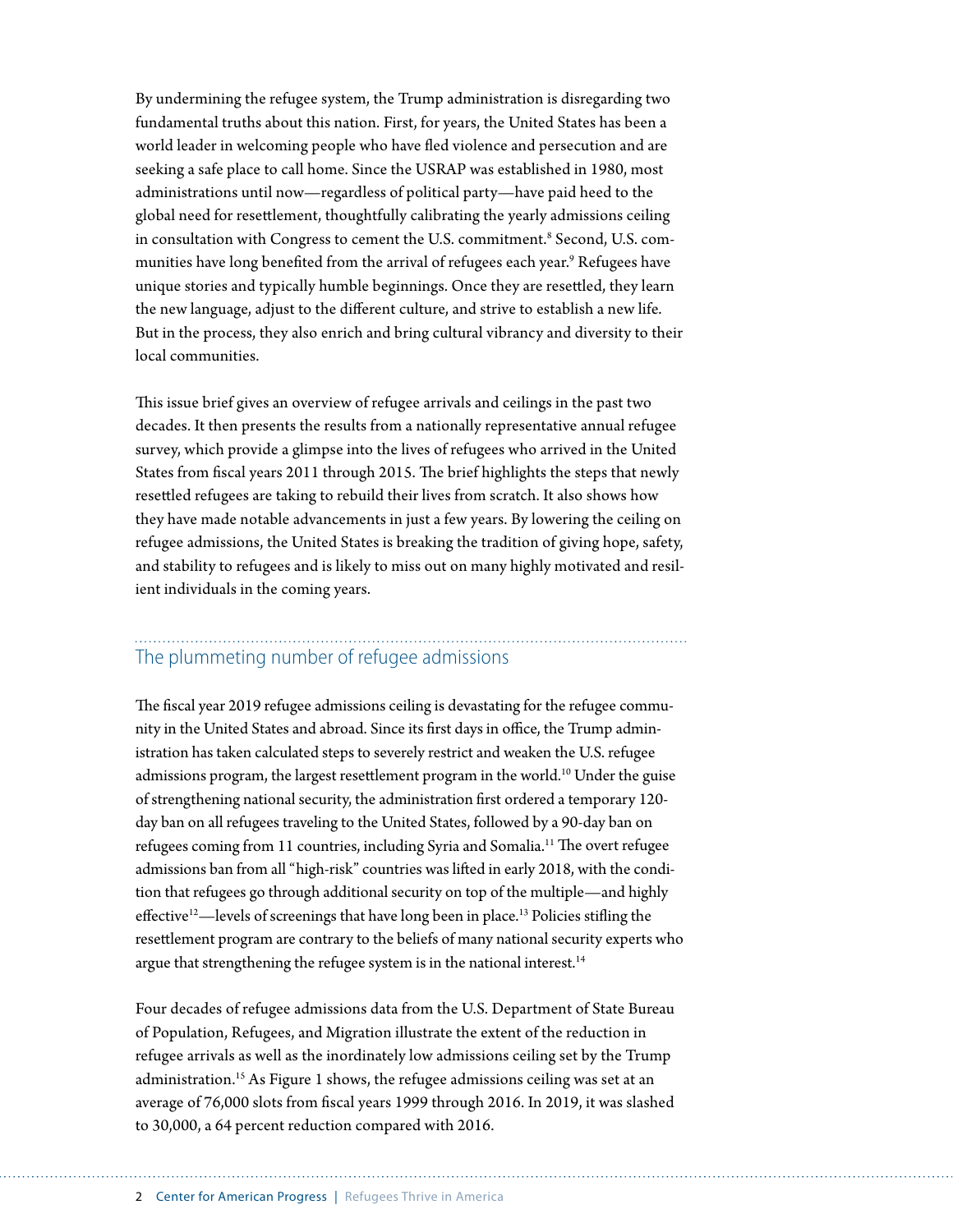#### **FIGURE 1 Refugee admissions ceiling and refugee arrivals have plummeted in the United States**

Fiscal years 1980 through 2020



https://www.migrationpolicy.org/programs/data-hub/us-immigration-trends#Refugees (last accessed November 2018).

Similarly, refugee arrivals have dropped drastically from a high of nearly 85,000 in fiscal year 2016 to a low of 22,500 in fiscal year 2018—a 74 percent decrease. This is a far cry from the level of refugee admissions in the fiscal years '80s and '90s—more than 200,000 refugees were admitted in 1980 and more than 130,000 in 1992. (see Figure 1) The largest percentage drops in country arrivals since fiscal year 2016 are from Syria, Iran, Iraq, Somalia, and Sudan.<sup>16</sup> (see Figure 2) For each country, the percentage decline was more than 95 percent when compared with 2016. The composition of resettled refugees also shifted. The monthly average Muslim refugee arrivals fell 93 percent in fiscal year 2018 under the Trump administration when compared with arrivals in the last few months of the Obama administration.<sup>17</sup> Christian refugee arrivals are down by 64 percent; under the current administration, only two Syrian Christians have been admitted per month in fiscal year 2018. Because of the shrinking numbers of refugee arrivals, resettlement agencies and service providers are laying off workers or closing local offices all over the country.18 Such organizations have been irreplaceable in providing essential services to not only refugees but also the communities in which refugees live and these organizations operate.

#### **FIGURE 2 Numbers of refugee arrivals from many nations to the United States have dropped**



By country of origin, fiscal years 2016 through 2018

Note: This analysis only considers counties that reported admitting more than 1,000 refugees in FY 2016. Source: Center for American Progress analysis of data from U.N. High Commissioner for Refugees, "Admissions and Arrivals: Arrival Reports: Map - Arrivals by State and Nationality, October 1, 2015 to September 30, 2018," available at http://ireports.wrapsnet.org/ (last accessed November 2018).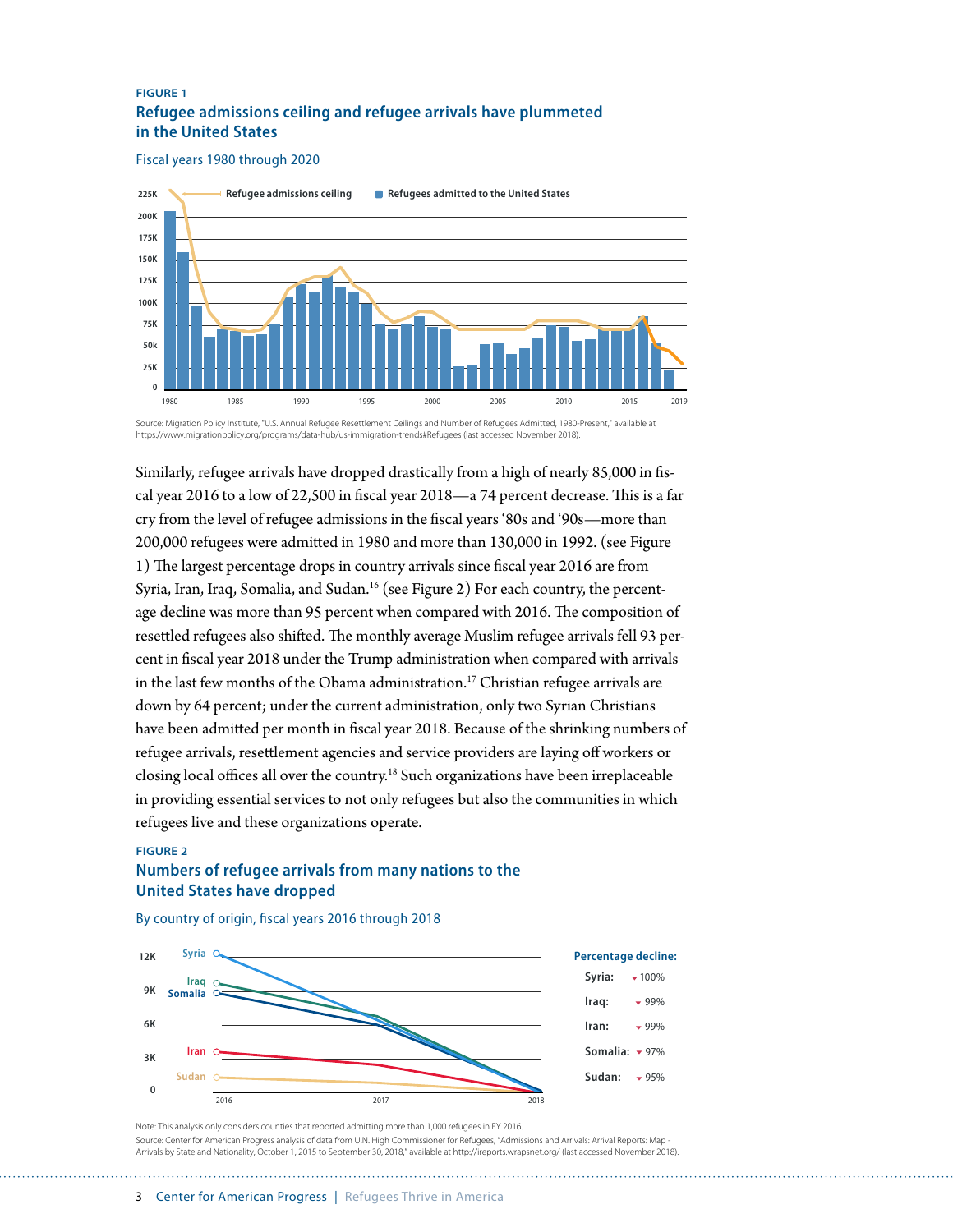Behind the plummeting numbers are the stories of refugees whose options for resettlement were limited to begin with and maybe even more so with the reduction in the admissions ceiling. Najah shared that two years ago, her husband applied to bring his sister from Turkey to the United States.<sup>19</sup> Both Najah and her husband are citizens, and they can petition for a close relative to join them here. They are still desperately waiting to hear back about the application, as Najah's sister-in-law is living a difficult life in Turkey but cannot return to Iraq—especially not to Ninevah, which has been extremely unsafe because of the presence of the Islamic State group in the region. So far, however, Najah has not heard anything about the application.

And when viewed in the context of the projected global need for resettlement, the United States' refugee arrival numbers, as well as its 2019 ceiling on arrivals, look even worse.

#### The rising global need for resettlement

A recent U.N. High Commissioner for Refugees report highlights the rising global need for resettlement. It projects that this need will be higher in 2019 because of worsening security and human rights situations around the world, estimating that 1.4 million individuals will need to be resettled in 2019.20 Syrian nationals have the highest projected need for resettlement at 601,152, followed by those from the Democratic Republic of Congo and South Sudan, at 163,448 and 158,474, respectively.21 These numbers represent just a sliver of the estimated 68.5 million people forcibly displaced around the world in 2017, including 25.4 million refugees, 40 million internally displaced people, and 3.1 million asylum-seekers.<sup>22</sup> Furthermore, a growing number of Venezuelans are fleeing the worsening situation in their homeland; as many as 3 million Venezuelans have left the country in the past few years.<sup>23</sup> The humanitarian crisis in Venezuela is a product of several factors, including a collapsing economy, lack of access to basic necessities, high rates of violence, and the tightening, increasingly authoritarian rule of leader Nicolás Maduro.<sup>24</sup>

Historically, only a fraction of the world's refugees are permanently resettled in another country; in 2017, for example, less than 1 percent of the year's 19.9 million refugees were resettled.25 The Trump administration's reluctance to take this growing need into account will put more pressure on overburdened countries that are hosting the lion's share of refugees. By the end of 2017, Turkey alone hosted 3.5 million refugees, followed by Pakistan and Uganda, who hosted around 1.4 million refugees each.<sup>26</sup> Bangladesh saw a threefold jump in its refugee population due to the Rohingya people fleeing violence and persecution in Myanmar; by the end of 2017, it had 932,200 refugees, up from 276,200 at the beginning of the year. Keeping these host nations stable by assisting with resettlement efforts also serves a national security purpose for the United States<sup>27</sup>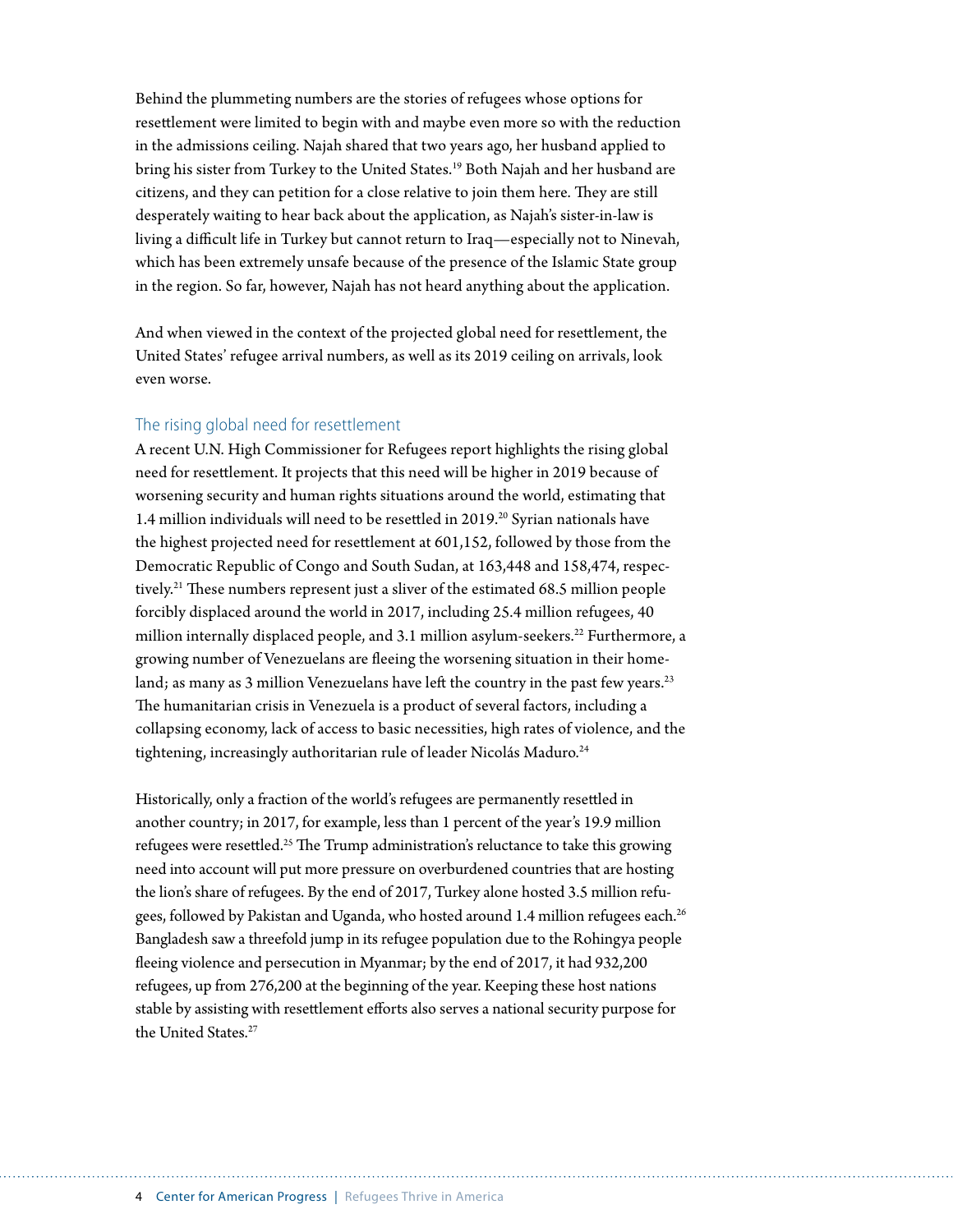### Recent refugee arrivals are faring well

Despite the Trump administration's push to restrict the refugee program, there is ample evidence suggesting that refugees in the United States do well across a variety of socio-economic indicators.28

Survey data collected by the Office of Refugee Resettlement (ORR) in the U.S. Department of Health and Human Services (HHS) illustrates that a refugee's journey toward integration, sometimes supported by trainings and services they may have received before or after relocating, starts as soon as they set foot in the country. The ORR has been conducting a survey of recent refugee arrivals as a part of its reporting requirement for Congress under the Refugee Act of 1980.<sup>29</sup> The 2016 Annual Survey of Refugees (ASR) conducted by the ORR is a nationally representative survey that collects data on refugees who arrived in the United States from fiscal years 2011 through 2015 and captures their first few years in the country. This often overlooked but important data set, which has not been publicly available up until this year, aids in understanding how new arrivals are faring. An analysis of this survey finds that recently arrived refugees are working hard to improve their livelihoods; they are improving their English, getting jobs, and investing in their futures.<sup>30</sup>

These results are consistent with prior research findings that refugees, over time, have high labor force participation rates, improve their English-language skills, and decrease their public benefit use.<sup>31</sup> Research also finds that they represent a net positive to the U.S. economy after living only eight years in the country.32 A recent unpublished HHS report, which the Trump administration rejected and suppressed and *The New York Times* later obtained, found that refugees contributed a net \$63 billion to the national economy over the course of a decade.<sup>33</sup>

In terms of demographics, the ASR survey showed that nearly 22 percent of the recent arrivals were from Iraq; 17 percent from Burma; 12 percent from Bhutan; and 32 percent were from Somalia, Iran, Nepal, the Democratic Republic of Congo, Cuba, and Thailand combined. Regardless of ethnicity or religion, all of these refugees share painful, yet unique, circumstances that forced them to flee their countries. Their strength and resilience are key in helping them face the challenges of resettling in a foreign land.

#### Refugees' English-language skills improve over a short time span

Learning a language takes time and is one of the biggest barriers that refugees face in the first few years after arrival. It is also one of the most important skills they must develop to navigate their lives in a new community. ASR results show that Englishlanguage skills among recent arrivals improved in a few years.

Nearly 44 percent of the refugees reported that they did not speak any English when they first arrived in the United States. However, that changed after they lived in the country for less than 6  $1/2$  years;<sup>34</sup> only about 17 percent of refugees reported not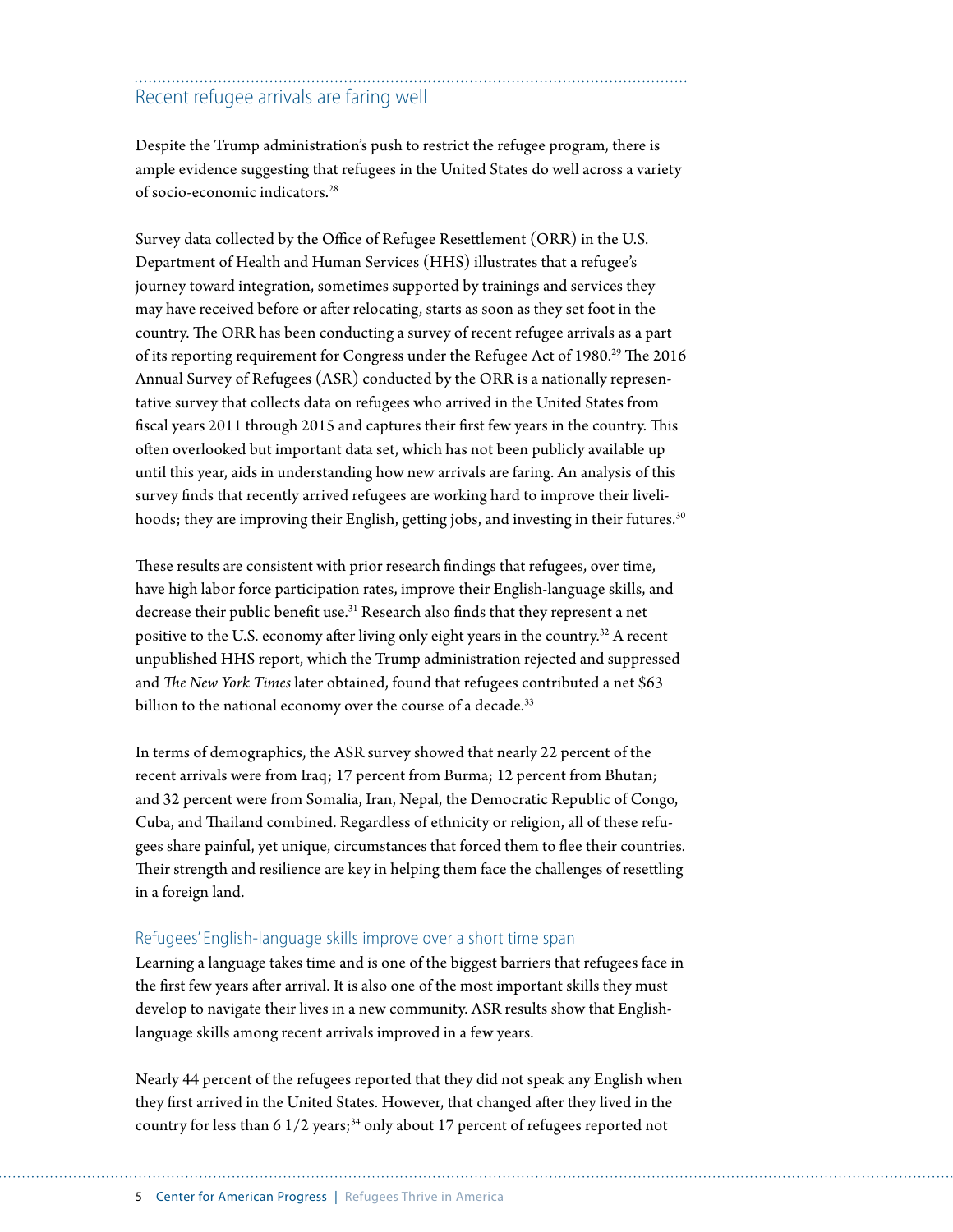knowing how to speak English at all at the time of the survey. Among refugees who did not speak any English upon arrival, nearly 62 percent reported that there had since been some improvement in their English-language skills. Among refugees who reported that they did not speak English well when they arrived, nearly 68 percent said they spoke English "well" or "very well" at the time of the survey.

#### **FIGURE 3 Improvements in English language skills among recent arrivals to the United States**

By refugees admitted from 2011 through 2015



Notes: These estimates are rounded. Missing values and responses of "Don't know" or "Refused" were excluded from this analysis. All data are self-reported by refugees.

Source: Center for American Progress analysis of Urban Institute, "2016 Annual Survey of Refugees" (2018), available at https://doi.org/10.3886/E104642V2.

As Figure 3 shows, 22 percent of the refugees reported speaking English "well" or "very well" when they first arrived. Comparatively, 53 percent reported speaking English "well" or "very well" after being in the United States for just a few years.

Mohammed and Luma both spoke English well when they arrived in the United States from Baghdad, which expedited their integration and job search.<sup>35</sup> They quickly progressed from basic English classes and took an intensive English course offered by Boise State University to sharpen their language skills. The couple credited their English-language skills to their education in Baghdad, where most instruction from elementary school onward was in English.

#### Refugees are working and contributing to their communities

One of the main objectives of the USRAP is to ensure that refugees receive necessary resources to achieve "economic self-sufficiency" quickly.<sup>36</sup> Yet, although refugees are initially provided limited, minimal support to start their new lives, they are expected to join the labor force as soon as possible and sustain themselves and their families.37 Therefore, it is not surprising that high percentages of refugees are in the labor force. According to the 2016 ASR, 67 percent of the refugees who are between ages 16 and 64 were in the labor force, meaning they were either working or looking for work. This is close to the U.S. labor force participation rate, which was nearly 74 percent, according to the 2012–2016 American Community Survey.38 More than 80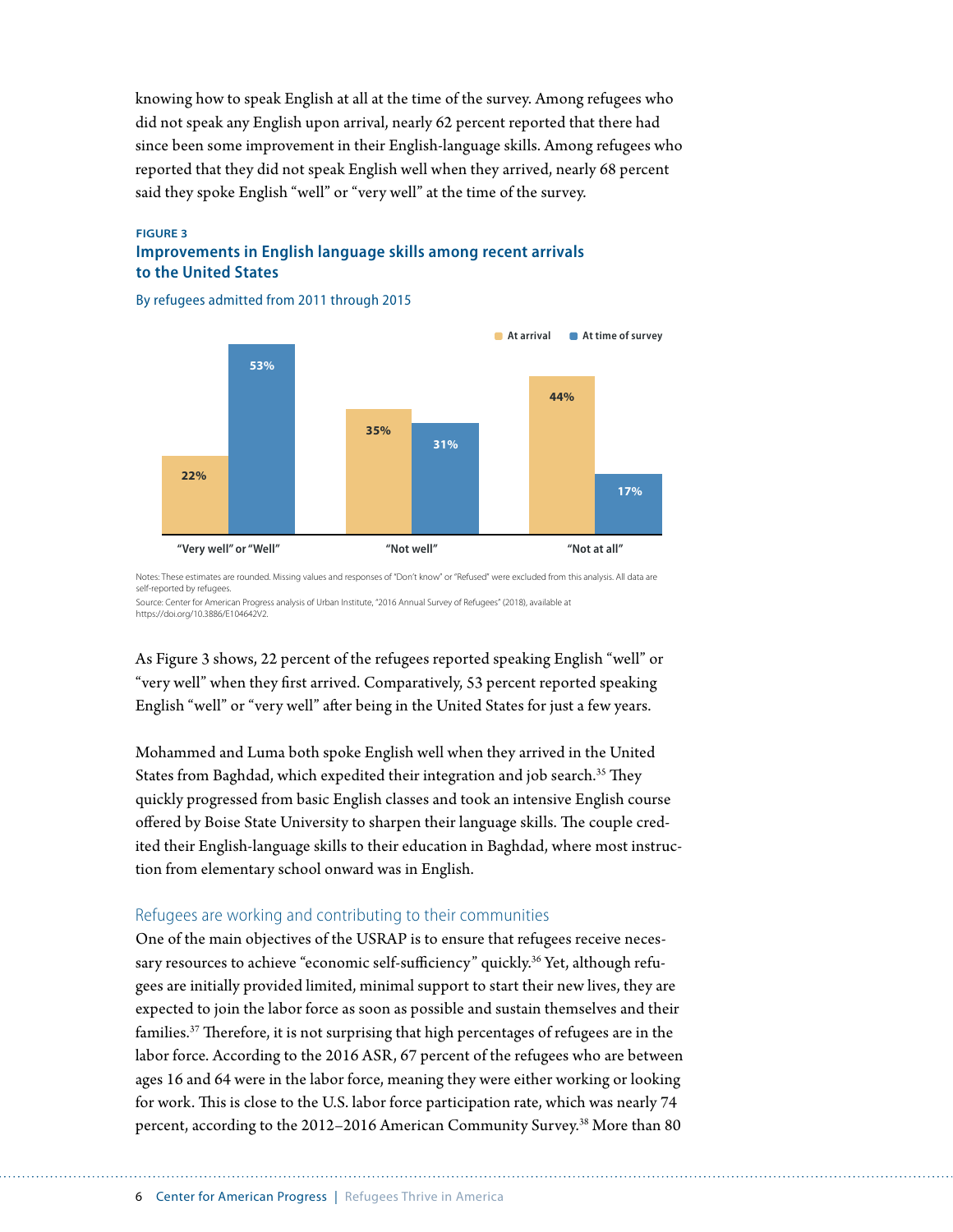percent of refugee men were in the labor force, compared with 51 percent of refugee women. However, past research suggests that labor force participation among refugee women rises after living in the United States for more than a decade.<sup>39</sup>

Mohammed and Luma both started their careers in Boise as medical interpreters after the International Rescue Committee provided them with a language certificate. The process to get recertified as a veterinarian was complicated for Mohammed, who only has foreign training; with his immense dedication and assistance from Global Talent Idaho (GTI) and the U.S. Department of Labor, though, Mohammed was able to get his current job as a senior microbiologist. Luma was able to use her degree in engineering and connections provided by GTI to secure her job as a lab instructor for engineering students.

For Najah, working was the most important activity she did when she arrived, with learning English a close second. She was an elementary school teacher in Iraq for 11 years, but without good English skills, the first job she was able to get in the United States was as a cleaner. She took English as a second language classes and practiced with her children to improve her English. She has become a proficient seamstress at Peace of Thread, and she currently manages other refugee women and teaches them how to make and sell bags and purses.

Recent arrivals are a diverse group of people who are working in a variety of different industries across the United States. Among refugees who reported in the ASR that they have worked at some point since coming to the United States or were currently employed, 21 percent worked in manufacturing, 16 percent in hospitality, and 15 percent in retail and wholesale trade. The Fiscal Policy Institute's study on refugee employment found that, among employers surveyed, refugee employees have higher retention rates compared with other workers, and this was true across industry sector and geography.40 For example, the turnover rates for refugees in the meatpacking plants included in the study was 25 percent, compared with 40 percent for all other workers.

#### Refugees are investing in their futures and putting down roots

Despite the adversities that refugees have faced, recent arrivals engage in a variety of activities with the goal of improving their work and language skills in order to obtain better jobs and establish themselves firmly in their communities.

"We want to be successful citizens," Luma noted. But becoming successful after starting with nothing requires support and guidance. The International Rescue Committee, a resettlement organization, provided classes for Mohammed and Luma and shared information on how to apply for jobs, improve resumes, and write cover letters. An analysis of 2016 ASR data shows that among refugees between 16 and 64 years old, more than 14 percent went through a job training class in the previous year. Among refugees not enrolled in high school, nearly 27 percent were in an English-language training program in the past year.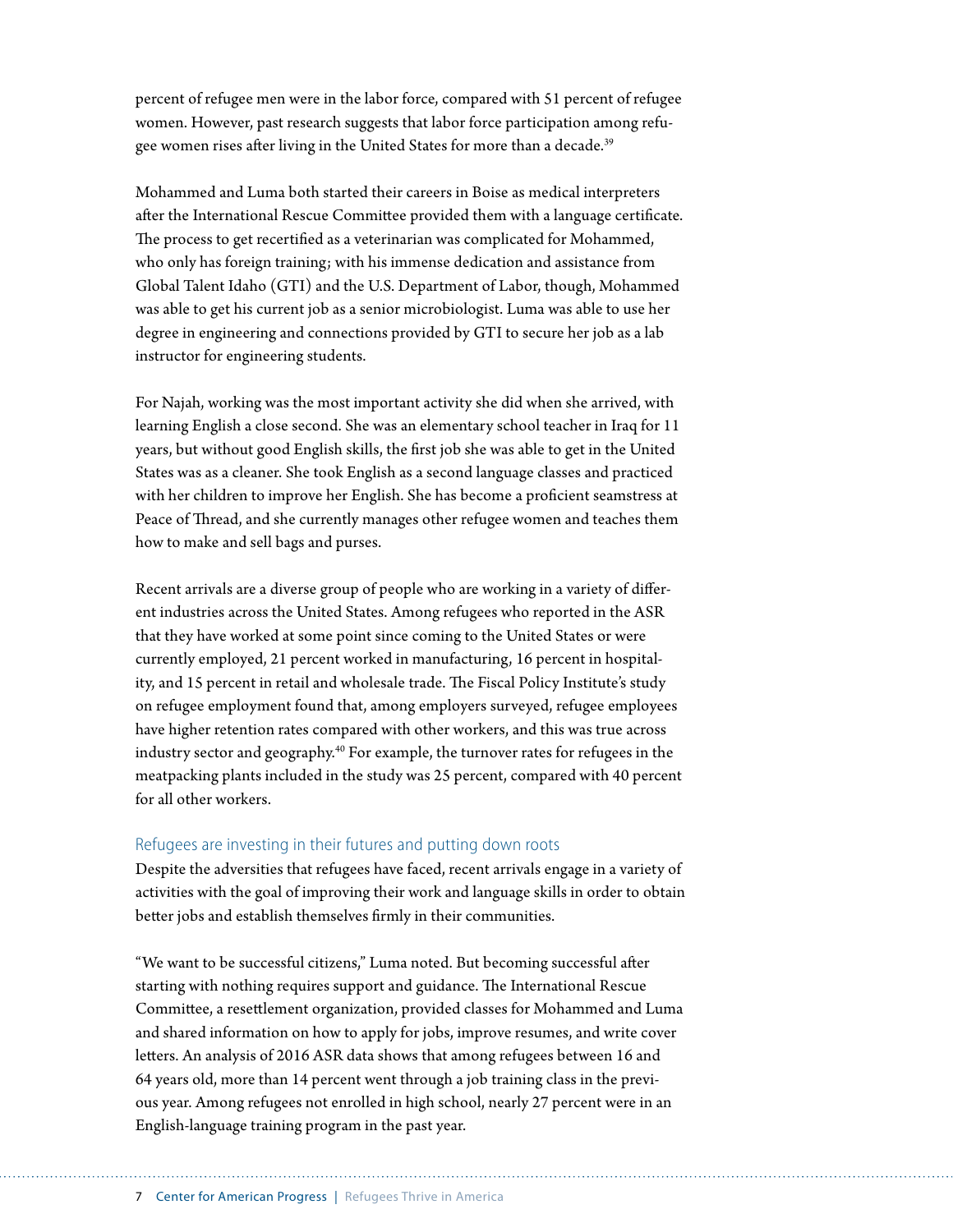## Conclusion: America should get back to basics

Mohammed and Luma said they are appreciative of all the support they received when they first arrived—from the limited federal assistance that helped with food and rent before they became employed, to their dedicated caseworker who was always available to guide them through even the smallest issues. Luma mentioned that the kindness of people and organizations helped them through the most trying times during their resettlement. Mohammed remembered that they never felt alone. Today they are both working hard and giving back to the country they now call home.

But the United States is currently falling short of its commitment to protect refugees like Mohammed, Luma, and Najah. Worse, the fiscal year 2019 admissions ceiling means the country will no longer have the opportunity to be a part of many refugees' journey to freedom and prosperity. The Trump administration must reverse its course of shrinking the resettlement program and re-establish the United States as a global leader in resettling refugees. In the years ahead, the United States will have to work hard and make a significant commitment to rebuild the refugee resettlement infrastructure harmed over the past two years of the Trump administration and resume its tradition of offering resettled refugees a new lease on life.

*Silva Mathema is a senior policy analyst of Immigration Policy at the Center for American Progress.*

*The author would like to thank Mohammed, Luma, and Najah, who gave their invaluable time to answer questions. The author would also like to thank Tara Wolfson from the Idaho Office for Refugees and Denise Smith from Peace of Thread for connecting her with Mohammed, Luma, and Najah for interview. She is also grateful to Hamutal Bernstein and Carolyn Vilter from the Urban Institute for reviewing the draft and providing assistance with the ASR data, and Tom Jawetz and Philip E. Wolgin for their thoughtful input on the draft.*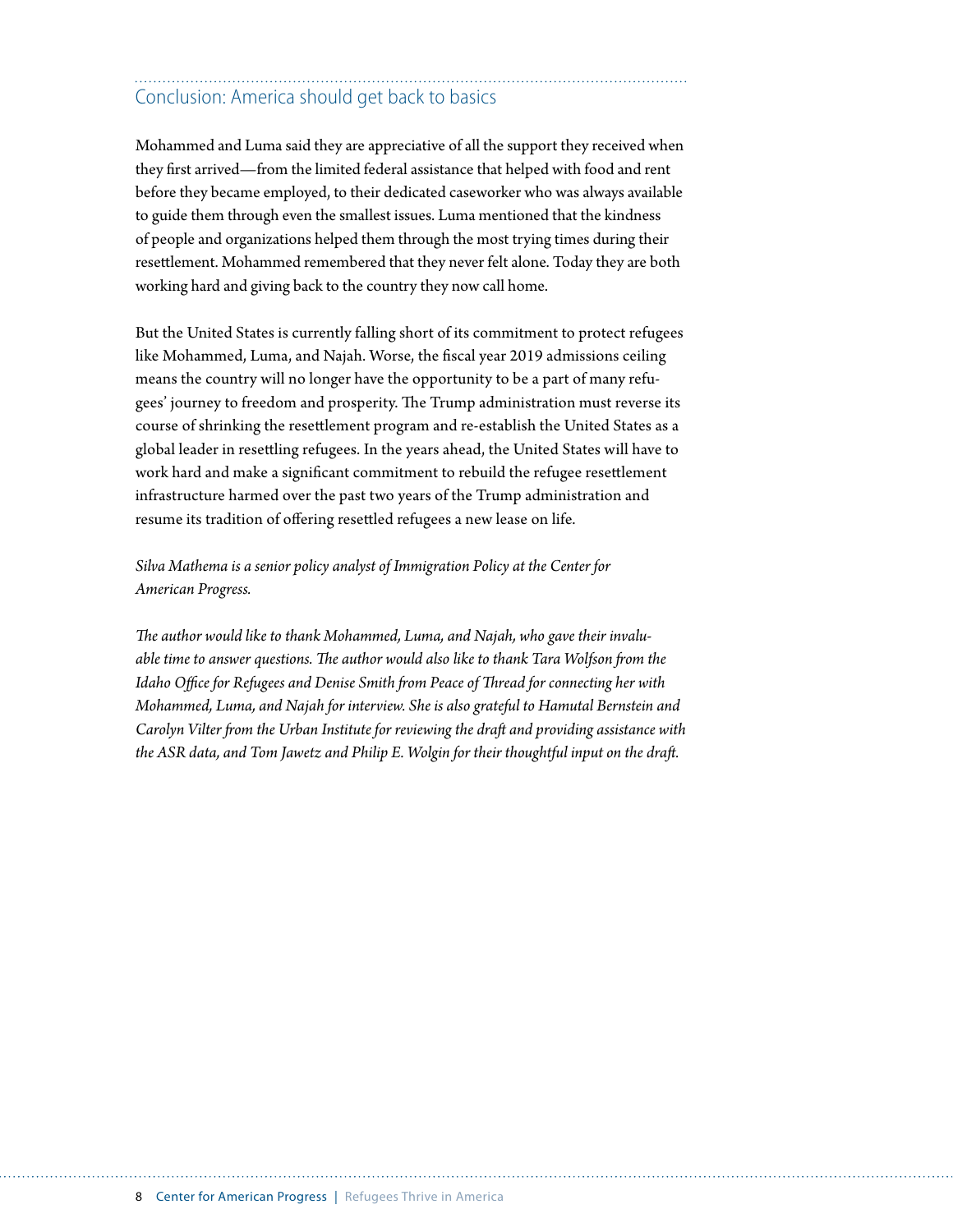### Endnotes

- 1 Mohammad and Luma, phone interview with author, Boise, Idaho, October 23, 2018.
- 2 Global Talent Idaho, "Gaining New Perspective," available at [https://globaltalentidaho.org/campaigns/gaining-a-new](https://globaltalentidaho.org/campaigns/gaining-a-new-perspective/)[perspective/](https://globaltalentidaho.org/campaigns/gaining-a-new-perspective/) (last accessed October 2018); Global Talent Idaho, "Iraqi Engineer In The Right Place At The Right Time," available at [https://globaltalentidaho.org/campaigns/](https://globaltalentidaho.org/campaigns/iraqi-engineer-in-the-right-place-at-the-right-time/) [iraqi-engineer-in-the-right-place-at-the-right-time/](https://globaltalentidaho.org/campaigns/iraqi-engineer-in-the-right-place-at-the-right-time/) (last accessed November 2018).
- 3 Najah, phone interview with author, Clarkston, Georgia, November 2, 2018.
- 4 At the beginning of each fiscal year, the administration issues a presidential determination setting the number of refugees that may be admitted the coming year.
- 5 U.S. Department of State, U.S. Department of Homeland Security, and U.S. Department of Health and Human Services, *Proposed Refugee Admissions for Fiscal Year 2019: Report to Congress* (2018), available at [https://www.state.](https://www.state.gov/documents/organization/286401.pdf) [gov/documents/organization/286401.pdf;](https://www.state.gov/documents/organization/286401.pdf) Migration Policy Institute, "U.S. Annual Refugee Resettlement Ceilings and Number of Refugees Admitted, 1980-Present," available at [https://www.migrationpolicy.org/programs/](https://www.migrationpolicy.org/programs/data-hub/charts/us-annual-refugee-resettlement-ceilings-and-number-refugees-admitted-united) [data-hub/charts/us-annual-refugee-resettlement-ceilings](https://www.migrationpolicy.org/programs/data-hub/charts/us-annual-refugee-resettlement-ceilings-and-number-refugees-admitted-united)[and-number-refugees-admitted-united](https://www.migrationpolicy.org/programs/data-hub/charts/us-annual-refugee-resettlement-ceilings-and-number-refugees-admitted-united) (last accessed October 2018).
- 6 CAP analysis of WRAPSnet data from Refugee Processing Center, "Admissions and Arrivals: PRM Admissions Graph October 31, 2018, 2018," available at [http://www.wrapsnet.](http://www.wrapsnet.org/admissions-and-arrivals/) [org/admissions-and-arrivals/](http://www.wrapsnet.org/admissions-and-arrivals/) (last accessed October 2018).
- 7 U.N. High Commissioner for Refugees, "UNHCR Projected Global Resettlement Needs 2019" (2018), available at [http://www.unhcr.org/en-us/protection/](http://www.unhcr.org/en-us/protection/resettlement/5b28a7df4/projected-global-resettlement-needs-2019.html) [resettlement/5b28a7df4/projected-global-resettlement](http://www.unhcr.org/en-us/protection/resettlement/5b28a7df4/projected-global-resettlement-needs-2019.html)[needs-2019.html.](http://www.unhcr.org/en-us/protection/resettlement/5b28a7df4/projected-global-resettlement-needs-2019.html)
- 8 Refugee Council USA, "The Annual Presidential Determination on Refugee Admissions: How a Single Decision Facilitates Humanitarian Protection and Safeguards American Interests," available at [https://static1.squarespace.com/](https://static1.squarespace.com/static/577d437bf5e231586a7055a9/t/5b71d6ca562fa7a2bd557a71/1534187210204/RCUSA+Presidential+Determination+Q%26A+8.13.18.pdf) [static/577d437bf5e231586a7055a9/t/5b71d6ca562fa7a2b](https://static1.squarespace.com/static/577d437bf5e231586a7055a9/t/5b71d6ca562fa7a2bd557a71/1534187210204/RCUSA+Presidential+Determination+Q%26A+8.13.18.pdf) [d557a71/1534187210204/RCUSA+Presidential+Determina](https://static1.squarespace.com/static/577d437bf5e231586a7055a9/t/5b71d6ca562fa7a2bd557a71/1534187210204/RCUSA+Presidential+Determination+Q%26A+8.13.18.pdf) [tion+Q%26A+8.13.18.pdf](https://static1.squarespace.com/static/577d437bf5e231586a7055a9/t/5b71d6ca562fa7a2bd557a71/1534187210204/RCUSA+Presidential+Determination+Q%26A+8.13.18.pdf) (last accessed November 2018).
- 9 David Dyssegaard Kallick and Silva Mathema, "Refugee Integration in the United States" (Washington: Center for American Progress, 2016), available at [https://](https://www.americanprogress.org/issues/immigration/reports/2016/06/16/139551/refugee-integration-in-the-united-states/) [www.americanprogress.org/issues/immigration/](https://www.americanprogress.org/issues/immigration/reports/2016/06/16/139551/refugee-integration-in-the-united-states/) [reports/2016/06/16/139551/refugee-integration-in-the](https://www.americanprogress.org/issues/immigration/reports/2016/06/16/139551/refugee-integration-in-the-united-states/)[united-states/.](https://www.americanprogress.org/issues/immigration/reports/2016/06/16/139551/refugee-integration-in-the-united-states/)
- 10 U.N. High Commissioner for Refugees, "Resettlement in the United States," available at [http://www.unhcr.org/en-us/](http://www.unhcr.org/en-us/resettlement-in-the-united-states.html) [resettlement-in-the-united-states.html](http://www.unhcr.org/en-us/resettlement-in-the-united-states.html) (last accessed October 2018).
- 11 Executive Office of the President, "Executive Order 13815: Resuming the United States Refugee Admissions Program With Enhanced Vetting Capabilities," *Federal Register* 82 (207) (2017): 50055–50058, available at [https://www.](https://www.federalregister.gov/documents/2017/10/27/2017-23630/resuming-the-united-states-refugee-admissions-program-with-enhanced-vetting-capabilities) [federalregister.gov/documents/2017/10/27/2017-23630/](https://www.federalregister.gov/documents/2017/10/27/2017-23630/resuming-the-united-states-refugee-admissions-program-with-enhanced-vetting-capabilities) [resuming-the-united-states-refugee-admissions-program](https://www.federalregister.gov/documents/2017/10/27/2017-23630/resuming-the-united-states-refugee-admissions-program-with-enhanced-vetting-capabilities)[with-enhanced-vetting-capabilities](https://www.federalregister.gov/documents/2017/10/27/2017-23630/resuming-the-united-states-refugee-admissions-program-with-enhanced-vetting-capabilities); Rex W. Tillerson, Elaine Duke, and Daniel Coats, "Memorandum to the President: Resuming the United States Refugee Admissions Program with Enhanced Vetting Capabilities," U.S. Department of Homeland Security, October 23, 2017, available at [https://](https://www.dhs.gov/sites/default/files/publications/17_1023_S1_Refugee-Admissions-Program.pdf) [www.dhs.gov/sites/default/files/publications/17\\_1023\\_](https://www.dhs.gov/sites/default/files/publications/17_1023_S1_Refugee-Admissions-Program.pdf) [S1\\_Refugee-Admissions-Program.pdf.](https://www.dhs.gov/sites/default/files/publications/17_1023_S1_Refugee-Admissions-Program.pdf) For more information of the refugee ban, see Gabe Cahn, "Tracking The Refugee Ban," HIAS, available at [https://www.hias.org/](https://www.hias.org/blog/tracking-refugee-ban) [blog/tracking-refugee-ban](https://www.hias.org/blog/tracking-refugee-ban) (last accessed November 2018).
- 12 David Bier, "Very Few Immigration Vetting Failures of Terrorists Since 9/11," Cato Institute, August 31, 2017, available at [https://www.cato.org/blog/very-few-immigration](https://www.cato.org/blog/very-few-immigration-vetting-failures-terrorists-911)[vetting-failures-terrorists-911](https://www.cato.org/blog/very-few-immigration-vetting-failures-terrorists-911).
- 13 Miriam Jordan, "New Scrutiny Coming for Refugees From 11 "High-Risk" Nations," *The New York Times*, January 29, 2018, available at [https://www.nytimes.com/2018/01/29/](https://www.nytimes.com/2018/01/29/us/muslim-refugees-trump.html) [us/muslim-refugees-trump.html.](https://www.nytimes.com/2018/01/29/us/muslim-refugees-trump.html)
- 14 Matthew La Corte, "National Security Experts Outline the Strategic Case for Refugee Resettlement," Niskanen Center, May 1, 2018, available at [https://niskanencenter.org/blog/](https://niskanencenter.org/blog/national-security-experts-outline-the-strategic-case-for-refugee-resettlement/) [national-security-experts-outline-the-strategic-case-for](https://niskanencenter.org/blog/national-security-experts-outline-the-strategic-case-for-refugee-resettlement/)[refugee-resettlement/](https://niskanencenter.org/blog/national-security-experts-outline-the-strategic-case-for-refugee-resettlement/).
- 15 Migration Policy Institute, "U.S. Annual Refugee Resettlement Ceilings and Number of Refugees Admitted, 1980-Present."
- 16 Center for American Progress analysis of data from U.N. High Commissioner for Refugees, "Admissions and Arrival: Map - Arrivals by State and Nationality: October 1, 2015 to September 30, 2018," available at [http://ireports.wrapsnet.](http://ireports.wrapsnet.org/) [org/](http://ireports.wrapsnet.org/) (last accessed October 2018).
- 17 David Bier, "Trump Has Cut Christian Refugees 64%, Muslim Refugees 93%," Cato Institute, October 3, 2018, available at [https://www.cato.org/blog/trump-has-cut](https://www.cato.org/blog/trump-has-cut-christian-refugees-64-muslim-refugees-93)[christian-refugees-64-muslim-refugees-93.](https://www.cato.org/blog/trump-has-cut-christian-refugees-64-muslim-refugees-93)
- 18 Priscilla Alvarez, "America's System for Resettling Refugees Is Collapsing," *The Atlantic*, September 9, 2018, available at [https://www.theatlantic.com/politics/archive/2018/09/](https://www.theatlantic.com/politics/archive/2018/09/refugee-admissions-trump/569641/) [refugee-admissions-trump/569641/.](https://www.theatlantic.com/politics/archive/2018/09/refugee-admissions-trump/569641/)
- 19 Najah, phone interview with author, Clarkston, Georgia, November 2, 2018.
- 20 U.N. High Commissioner for Refugees, "UNHCR Projected Global Resettlement Needs 2019."
- 21 Ibid.

- 22 U.N. High Commissioner for Refugees, "Figures at a Glance," available at [http://www.unhcr.org/en-us/figures-at-a](http://www.unhcr.org/en-us/figures-at-a-glance.html)[glance.html](http://www.unhcr.org/en-us/figures-at-a-glance.html) (last accessed October 2018).
- 23 U.N. High Commissioner for Refugees, "Number of refugees and migrants from Venezuela reaches 3 million," Press release, November 8, 2018, available at [http://www.unhcr.](http://www.unhcr.org/en-us/news/press/2018/11/5be4192b4/number-refugees-migrants-venezuela-reaches-3-million.html) [org/en-us/news/press/2018/11/5be4192b4/number](http://www.unhcr.org/en-us/news/press/2018/11/5be4192b4/number-refugees-migrants-venezuela-reaches-3-million.html)[refugees-migrants-venezuela-reaches-3-million.html.](http://www.unhcr.org/en-us/news/press/2018/11/5be4192b4/number-refugees-migrants-venezuela-reaches-3-million.html)
- 24 Silva Mathema, "They Are (Still) Refugees: People Continue to Flee Violence in Latin American Countries" (Washington: Center for American Progress, 2018), available at [https://](https://www.americanprogress.org/issues/immigration/reports/2018/06/01/451474/still-refugees-people-continue-flee-violence-latin-american-countries/) [www.americanprogress.org/issues/immigration/re](https://www.americanprogress.org/issues/immigration/reports/2018/06/01/451474/still-refugees-people-continue-flee-violence-latin-american-countries/)[ports/2018/06/01/451474/still-refugees-people-continue](https://www.americanprogress.org/issues/immigration/reports/2018/06/01/451474/still-refugees-people-continue-flee-violence-latin-american-countries/)[flee-violence-latin-american-countries/.](https://www.americanprogress.org/issues/immigration/reports/2018/06/01/451474/still-refugees-people-continue-flee-violence-latin-american-countries/)
- 25 U.N. High Commissioner for Refugees, "Resettlement," available at [http://www.unhcr.org/en-us/resettlement.](http://www.unhcr.org/en-us/resettlement.html) [html](http://www.unhcr.org/en-us/resettlement.html) (last accessed October 2018).
- 26 U.N. High Commissioner for Refugees, "Global Trends: Forced Displacement in 2017" (2018), available at [http://](http://www.unhcr.org/5b27be547.pdf) [www.unhcr.org/5b27be547.pdf](http://www.unhcr.org/5b27be547.pdf).
- 27 La Corte, "National Security Experts Outline the Strategic Case for Refugee Resettlement."
- 28 For more information on refugee integration outcomes, see Hamutal Bernstein, "Bringing Evidence to the Refugee Integration Debate" (Washington: Urban Institute, 2018), available at [https://www.urban.org/research/publication/](https://www.urban.org/research/publication/bringing-evidence-refugee-integration-debate) [bringing-evidence-refugee-integration-debate.](https://www.urban.org/research/publication/bringing-evidence-refugee-integration-debate)
- 29 Urban Institute, "2016 Annual Survey of Refugees" (Ann Arbor, MI: Inter-university Consortium for Political and Social Research, 2018), available at [https://doi.org/10.3886/](https://doi.org/10.3886/E104642V2) [E104642V2](https://doi.org/10.3886/E104642V2); Hamutal Bernstein, Robert Santos, and Carolyn Vilter, "What a new dataset can (and can't) reveal about refugees in America," Urban Institute, October 10, 2018, available at [https://www.urban.org/urban-wire/what-new](https://www.urban.org/urban-wire/what-new-dataset-can-and-cant-reveal-about-refugees-america)[dataset-can-and-cant-reveal-about-refugees-america](https://www.urban.org/urban-wire/what-new-dataset-can-and-cant-reveal-about-refugees-america).